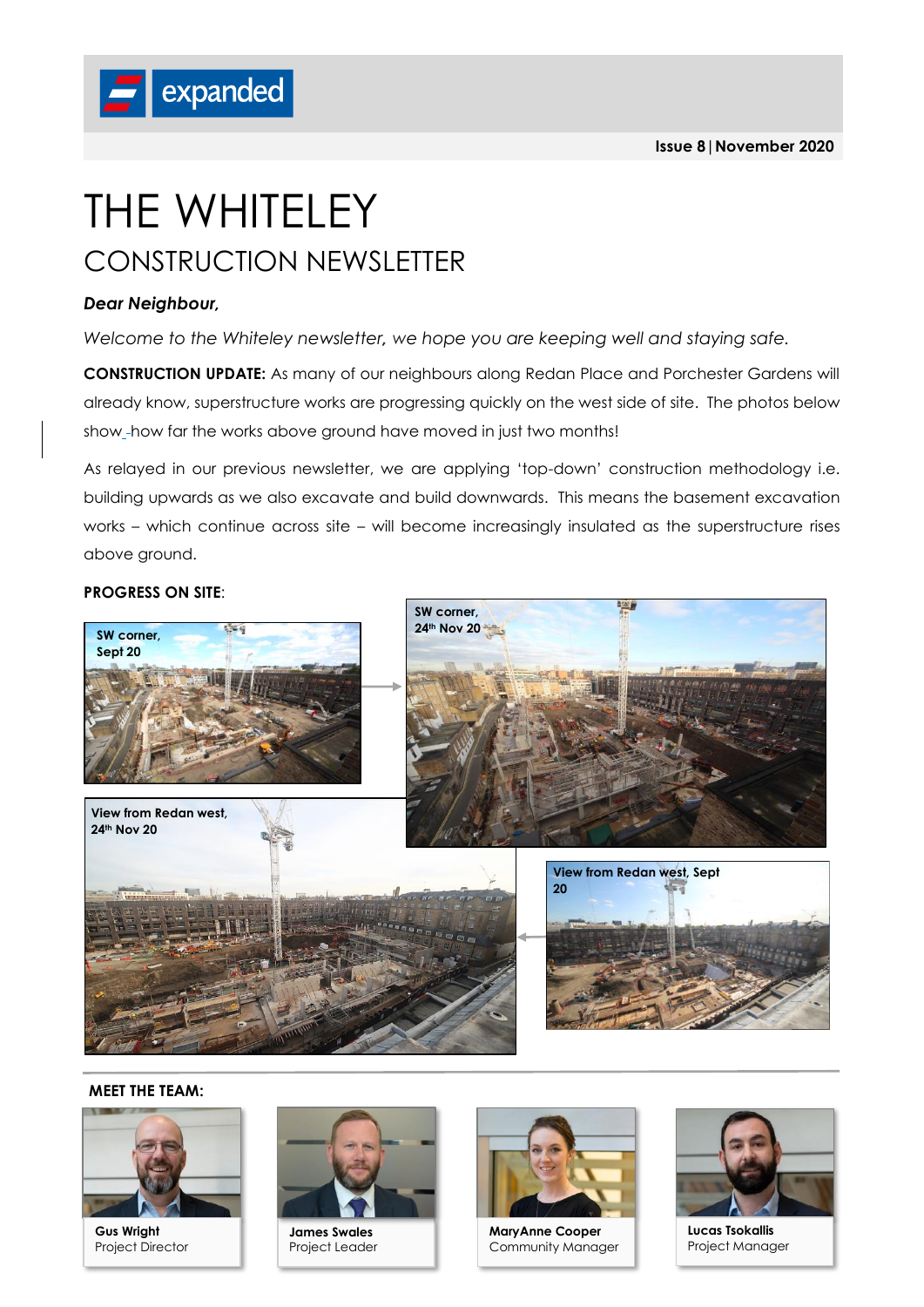## **A day in the life of a construction worker**….

# **HARMINDER SINGH**

expanded

Meet Harminder, our Logistics Supervisor at the Whiteley. Some of you may recognise Harminder, and some neighbours might already know him personally. We caught up with Harminder to get an inside perspective of a day in the life of a construction worker:

#### **What is your role on the Whiteley?**

I am the Logistics Supervisor – I oversee all the comings and goings around site, ensuring deliveries and collections run smoothly and our impact on neighbours is minimised.

#### **What time get up in the morning?**

I get up every day at 4:30 and leave the house at 5:15. It takes me about an hour to drive here from Gravesend, so I arrive on site at 6:15/6:30.

#### **What is your first duty in the morning?**

My first duty when I come to site is to catch up with the night-time security guard, firstly to say hi, and also check if there have been any

issues overnight. I will then brief my team, who also arrive around 6:30, with tasks for the day. They walk round site to make sure everything is set up for the day. I'll send one of my guys to Bishops Bridge Road to liaise with the delivery trucks that are beginning to arrive in the holding bays there, and I'll send someone to Redan Place to manage the barrier and road access.

We try and make sure wide loads (that need to be off the London road network by rush hour) arrive to site close to 7am. We are very mindful of not waking our neighbours *too* early. Once early deliveries are in, engines are switched off and unloading is held off until site working hours commence at 8am.

#### **What are your typical tasks for the day?**

My whole team will start at 7:30 when they will jump on road duties in the streets around site – making sure cones are out, footpaths are clearly marked, and public areas are clean and tidy.

Much of the rest of the day involves managing deliveries to site - ensuring they are sticking to the agreed routes and timing them as precisely as possible to avoid traffic build-up on the road network.

#### **What time do you finish work?**

I finish work at 6pm and get home about 7:30 – it takes a bit longer to get home in the evening.



**Harminder, our Logistics Supervisor at Whiteleys**